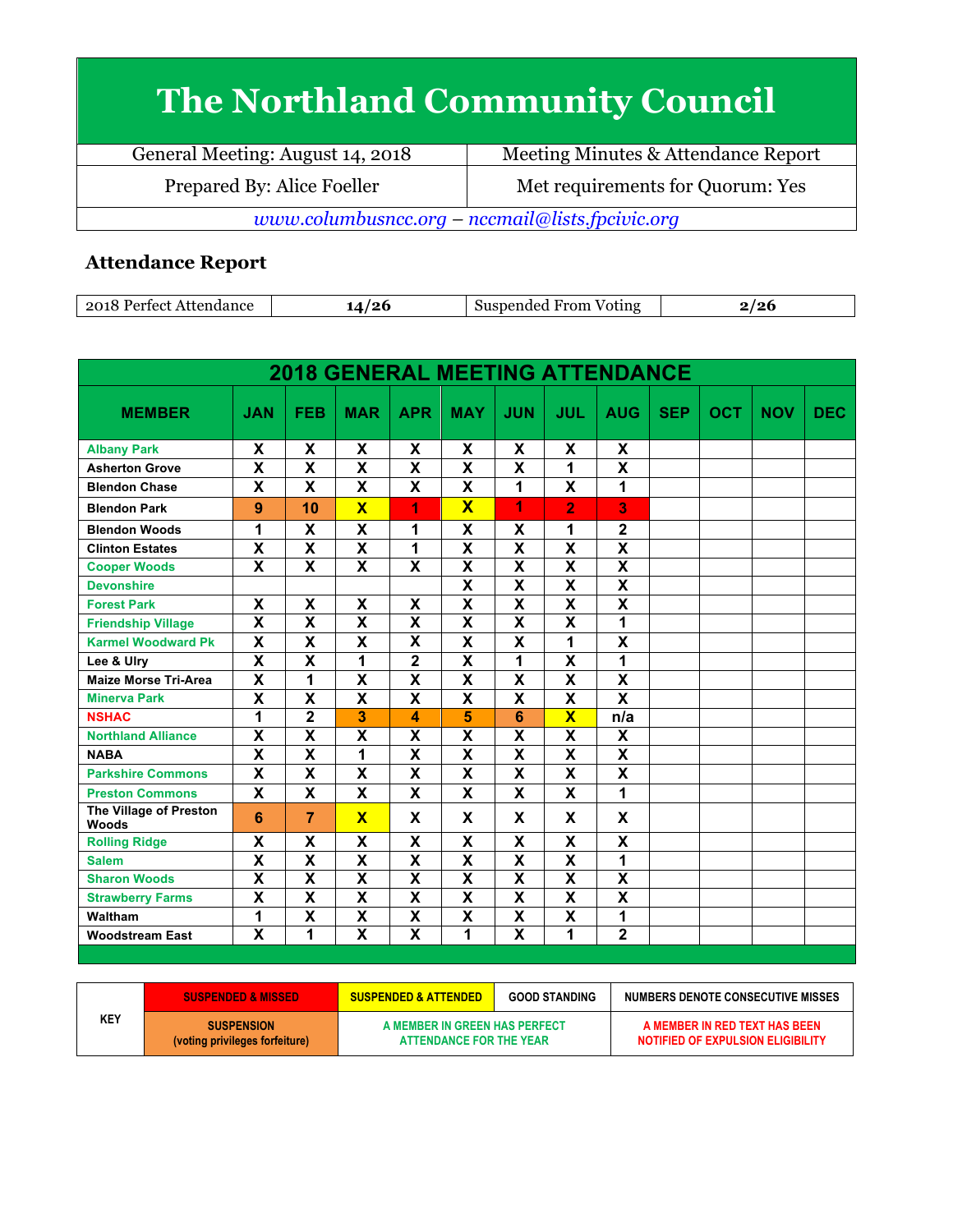| <b>Roll Call</b>                                                                                  | Roll was taken. See above chart for details.<br>$\bullet$                                                                                                                                                                                                                                                                                                                                                                            |
|---------------------------------------------------------------------------------------------------|--------------------------------------------------------------------------------------------------------------------------------------------------------------------------------------------------------------------------------------------------------------------------------------------------------------------------------------------------------------------------------------------------------------------------------------|
|                                                                                                   | <b>Liaison Reports</b>                                                                                                                                                                                                                                                                                                                                                                                                               |
| <b>Columbus Fire Department</b><br>Station 24                                                     | No report<br>$\bullet$                                                                                                                                                                                                                                                                                                                                                                                                               |
| <b>Columbus Police Department</b><br><b>Officer Scott Clinger</b><br><b>Officer Larry Geis</b>    | No report<br>$\bullet$                                                                                                                                                                                                                                                                                                                                                                                                               |
| <b>City Attorney's Office</b><br><b>Bill Sperlazza</b>                                            | No report<br>$\bullet$                                                                                                                                                                                                                                                                                                                                                                                                               |
| Columbus Public Library Liaison<br>Keith Hanson (Karl Road Branch Manager)                        | No report<br>$\bullet$                                                                                                                                                                                                                                                                                                                                                                                                               |
| <b>FACT &amp; Consider Biking</b><br>David Roseman                                                | $\bullet$<br>No report                                                                                                                                                                                                                                                                                                                                                                                                               |
| <b>Northland Area Business Association</b><br>Alicia Ward                                         | The NABA golf outing will be September 14 <sup>th</sup> , at the York<br>$\bullet$<br>Golf Club in Worthington, and 20% of proceeds go to the<br>YMCA.<br>NABA executive meeting is the third Wednesday of the<br>$\bullet$<br>month at the Days Inn on 161, and it is a public meeting.                                                                                                                                             |
| 161 TaskForce<br>George Schmidt                                                                   | No report<br>$\bullet$                                                                                                                                                                                                                                                                                                                                                                                                               |
| <b>City of Columbus Community Liaison</b><br>Chris Suel                                           | $\bullet$<br>No report.                                                                                                                                                                                                                                                                                                                                                                                                              |
|                                                                                                   | <b>Selected Discussions</b>                                                                                                                                                                                                                                                                                                                                                                                                          |
| <b>Northside Health Advisory</b><br>Commission<br>Jenny Lin                                       | No report<br>٠                                                                                                                                                                                                                                                                                                                                                                                                                       |
|                                                                                                   | <b>NCC Officer Reports</b>                                                                                                                                                                                                                                                                                                                                                                                                           |
| <b>Treasurer</b><br><b>Felix Quachey</b>                                                          | Report as distributed via email at start of the meeting.<br>$\bullet$                                                                                                                                                                                                                                                                                                                                                                |
| <b>Secretary</b><br><b>Alice Foeller</b>                                                          | No report<br>$\bullet$                                                                                                                                                                                                                                                                                                                                                                                                               |
| <b>Vice President</b><br><b>Roger Davidson</b>                                                    | No report<br>$\bullet$                                                                                                                                                                                                                                                                                                                                                                                                               |
| <b>President</b><br>Alicia Ward                                                                   | Aug. 28 there will be a hearing to receive public input on a<br>$\bullet$<br>traffic signal at Harlem and Central College. More<br>information about this intersection is here.<br>Candidates Forum Sept. 20 at the Northland Performing<br>Arts Center. Opens at 6:30pm, forum begins at 7pm. The<br>Franklin County Auditor race, a state issue on criminal<br>justice and other races will be featured. More information<br>here. |
|                                                                                                   | <b>NCC Committee Reports</b>                                                                                                                                                                                                                                                                                                                                                                                                         |
| <b>Nominating Committee</b>                                                                       | No report<br>$\bullet$                                                                                                                                                                                                                                                                                                                                                                                                               |
| <b>Banquet Committee</b><br>Alicia Ward, Chair                                                    | No report<br>٠                                                                                                                                                                                                                                                                                                                                                                                                                       |
| <b>Independence Day Parade Committee</b><br>Alicia Ward<br>Web site is <b>northlandparade.org</b> | No report<br>$\bullet$                                                                                                                                                                                                                                                                                                                                                                                                               |
| <b>Development Committee</b><br>Dave Paul, Chair                                                  | $\bullet$<br>No report                                                                                                                                                                                                                                                                                                                                                                                                               |
| <b>Graphics and Code Task Force</b><br><b>Bill Logan</b>                                          | No report<br>$\bullet$                                                                                                                                                                                                                                                                                                                                                                                                               |
|                                                                                                   | <b>Additional Discussions</b>                                                                                                                                                                                                                                                                                                                                                                                                        |
| <b>Other Old Business</b>                                                                         | No report<br>$\bullet$                                                                                                                                                                                                                                                                                                                                                                                                               |
| <b>Other New Business</b>                                                                         | No report<br>$\bullet$                                                                                                                                                                                                                                                                                                                                                                                                               |